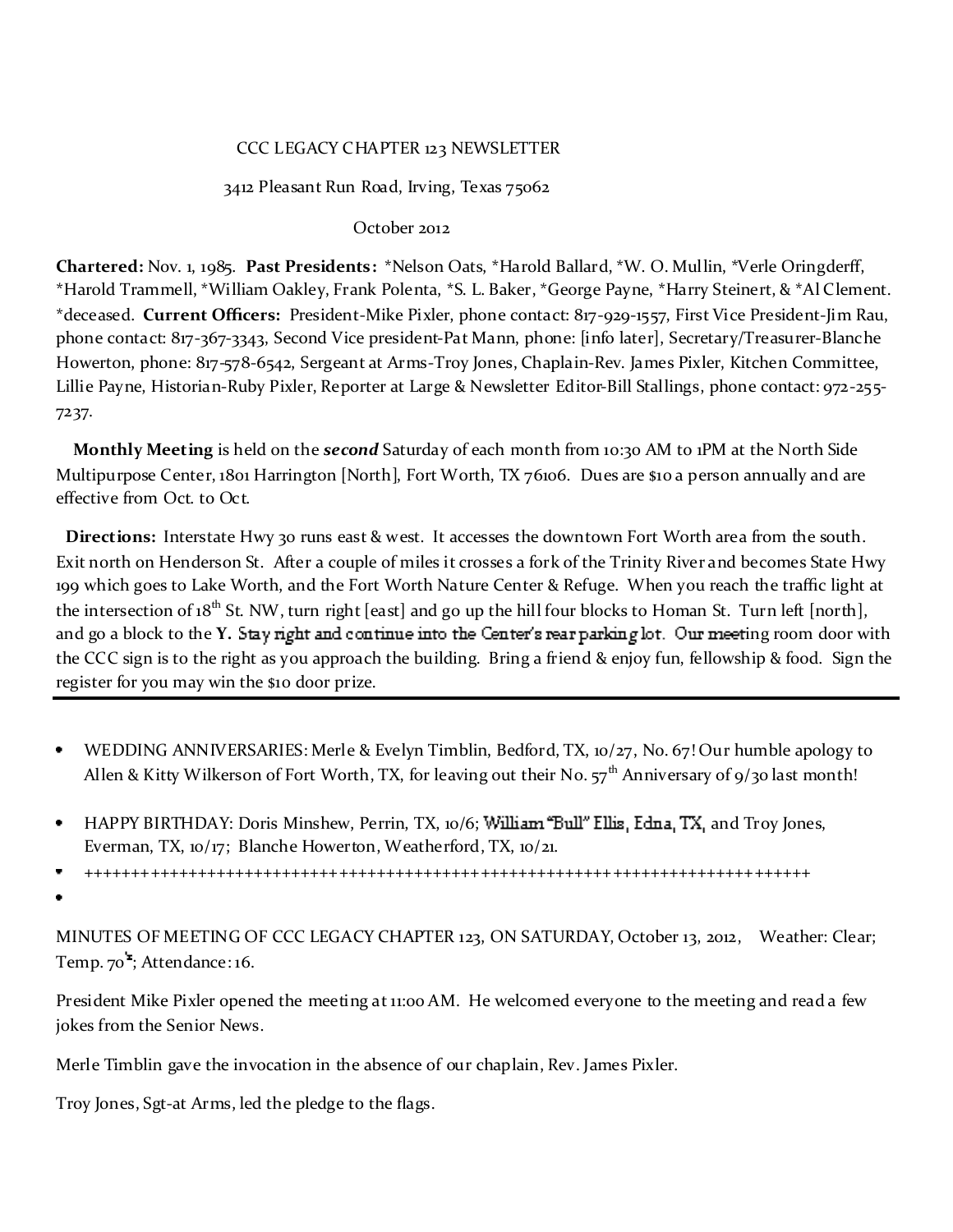Blanche Howerton, Sec/Treas. read the minutes for last month. Motion to accept as read was made by Troy Jones, 2<sup>nd</sup> by Marcia Doherty, motion carried. Blanche then gave the financial report. Motion to accept as read was made by Bill Stallings, 2<sup>nd</sup> by Pat Mann, motion carried.

Sick Calls, anniversaries and birthdays were given. The group sang happy birthday to those present. We all celebrated Merle and Evelyn Timblin's  $67<sup>th</sup>$  wedding anniversary.

Pres. Pixler reported that he had been unable to reach Joe Minshew. Since Joe had worked at the Cleburne State Park, they wanted him to be their "special guest" at the re-dedication ceremony at the park. Several of Chapter 123 members made plans to attend.

Pres. Pixler told of several instances where there are several generations who are members of our chapter at the same time.

Pres. Pixler and Bill Stallings made a report about the trip to the National Reunion of CCC Legacy held at Missoula, Montana. Our Chapter was presented a certificate of Acknowledgement as being the only chapter that follows all rules and by-laws set forth by National CCC Legacy.

Marcia Doherty, election chairperson, reported on all the ballots for re-election for positions of President and 2<sup>nd</sup> Vice President. No nominations were made from the floor and ballots were for Mike Pixler, President and Pat Mann,  $2<sup>nd</sup>$  Vice President. Oath of office was given by Blanche Howerton, Sec/Tres. The drawings were held for door prizes. Winners were Larkin Dilbeck, who won the \$10 and donated it back to the chapter; others were Wanda Jones, Ruby Pixler, and guest Terah Jones.

Troy Jones blessed the food. Meeting to adjourn was made by Jim Rau, 2<sup>nd</sup> by Bill McKee, motion carried. We adjourned at 12:32 PM. A wonderful meal and fellowship was enjoyed by all.

Respectfully Submitted by, Blanche Howerton, Sec/Treas.

# **-**13**-**2012

The subject for this corner is: You just had to be there.

You just had to be there. Where? It was Missoula, Montana, for the CCC Legacy Reunion, 2012. Our host was noted author, Stan Cohen, had the event well planned and in hand. I will share with you just a few of the reasons why *you* just had to be there.

Thursday's registration and concession set up went off without a hitch. The chapters and other organizations represented, included the Montana Forestry Department, host Stan Cohen had a display with a history book of the CCC in Montana, complete with a uniform worn during the period. CCC Legacy Chapter 123 had a full display for all to enjoy. Several of the attendees took group photos in from of our display. During the welcome reception meet and greet some of the ten CCC Boys who were there shared their experiences not only during their time in the CCC, but stories of their life, period. I met four new CCC Boys who I had not met before. For some, this was their first gathering. They will tell you they had a wonderful time and will try to make others in the future, health willing. I don't know, you just had to be there.

This reunion was special for many reasons. The visit to the Nine Mile CCC camp, the largest in the nation, was the base for three CCC companies, with upwards of 600 men who built the Remount Depot and the first U.S.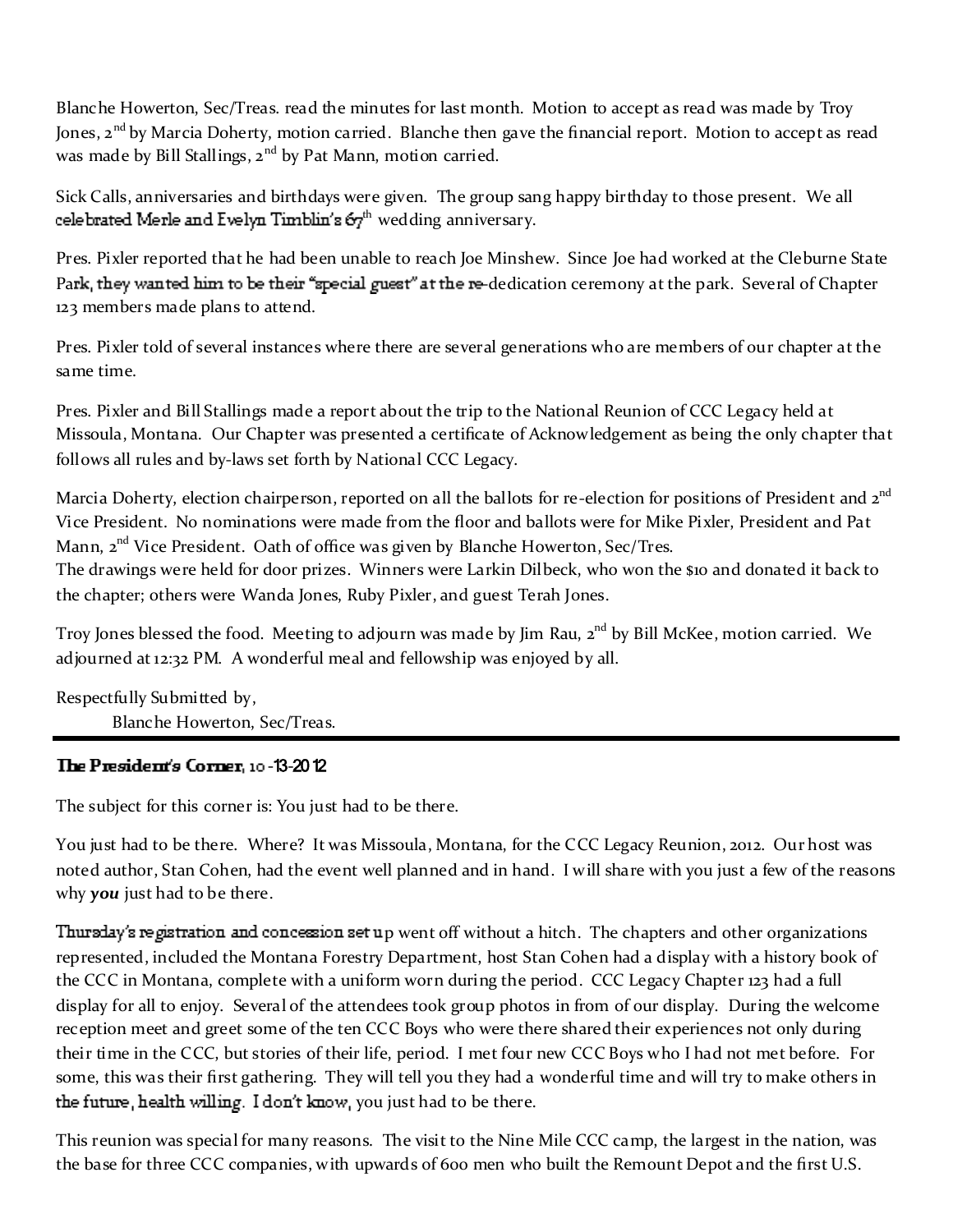Forestry Smokejumper Airstrip, was the highlight of Friday. Guided by our host Stan Cohen, you could just look at the remains of the camp and imagine the activity within the camp. Following lunch, it was off for a tour of the Smokejumpers Visitor Center and the Flying Museum, which was begun by Stan Cohen. You just had to be there.

The more important reason, in my opinion is the support of the CCC Legacy that the  $21<sup>st</sup>$  Conservation Service Corps, Americorps, and the Montana Conservation Corps offer. These young people, lead by Jono Kenedy, were helpful at every turn. From the building twenty picnic tables of CCC design, and barbeque at Fort Missoula on National Public Lands Day; to the Nine Mile Ranger and Remount Station , and everything in between. Our guide at Nine Mile, a member of the Montana Conservation Corps, was Danielle Boulais who was very knowledgeable of the station and guided up through its' history. You just had to be there.

Did I mention the tour of the Military Museum, or the tour of Fort Missoula [thanks again, Stan]; or the Guest House Inn, Anne and rest of the staff; the meals, the hospitality, the entertainment [all the best]? Thanks Stan. I guess you just had to be there. A wonderful time was had by all. Perhaps you missed this meeting in Missoula, but don't miss the next CCC Legacy Chapter123 meeting, 10 November, 2012. 1<sup>st</sup> Vice President Jim Rau will have the controls. I will be involved again this year with the Fort Worth Veterans Day Parade, and the Merchant Marine Veterans.

A last, bittersweet statement of congratulations to our chapter! CCC Legacy Chapter 123 was recognized as the **ONLY** chapter operating within the guidelines of the bylaws of CCC Legacy, Inc., and is meeting on a regular basis, **IN THE NATION!** Way to go, Chapter 123!

Yours in Service,

Mike Pixler, President CCC Legacy Chapter 123

++++++++++++++++++++++++++++++++++++++++++++++++++++++++++++++++++++++++++++++++++++++++

# **A Report on Our Poet Laureate, Jack Bragg**

We finally were able to talk with Jack the other day, and found that he has been having a tough time of it lately. It has been very hard for him to get to the phone. He has been having a lot of back pain and other problems so keep him in your thoughts and prayers. His grandson and other family members have been helping with meals and etc., allowing him to stay at home. Jack says he will try to have a poem for us when he is able.

## **Missoula, Montana, and Our 2012 National Reunion of CCC Legacy**

Missoula is situated in an immense valley in Western Montana, and when we arrived there we noticed how hazy the sky was and that the surrounding mountains were hard to see. We soon learned that the haze was actually the smoke from big fires south and west of town, about 100 miles and 50 miles distant. You could smell it, but it wasn't enough to really bother you. The area has been very dry, as has virtually the entire Western U.S. It is still a very beautiful area, and on the last day we were there the mountains were clearly visible, and we could really appreciate the beauty.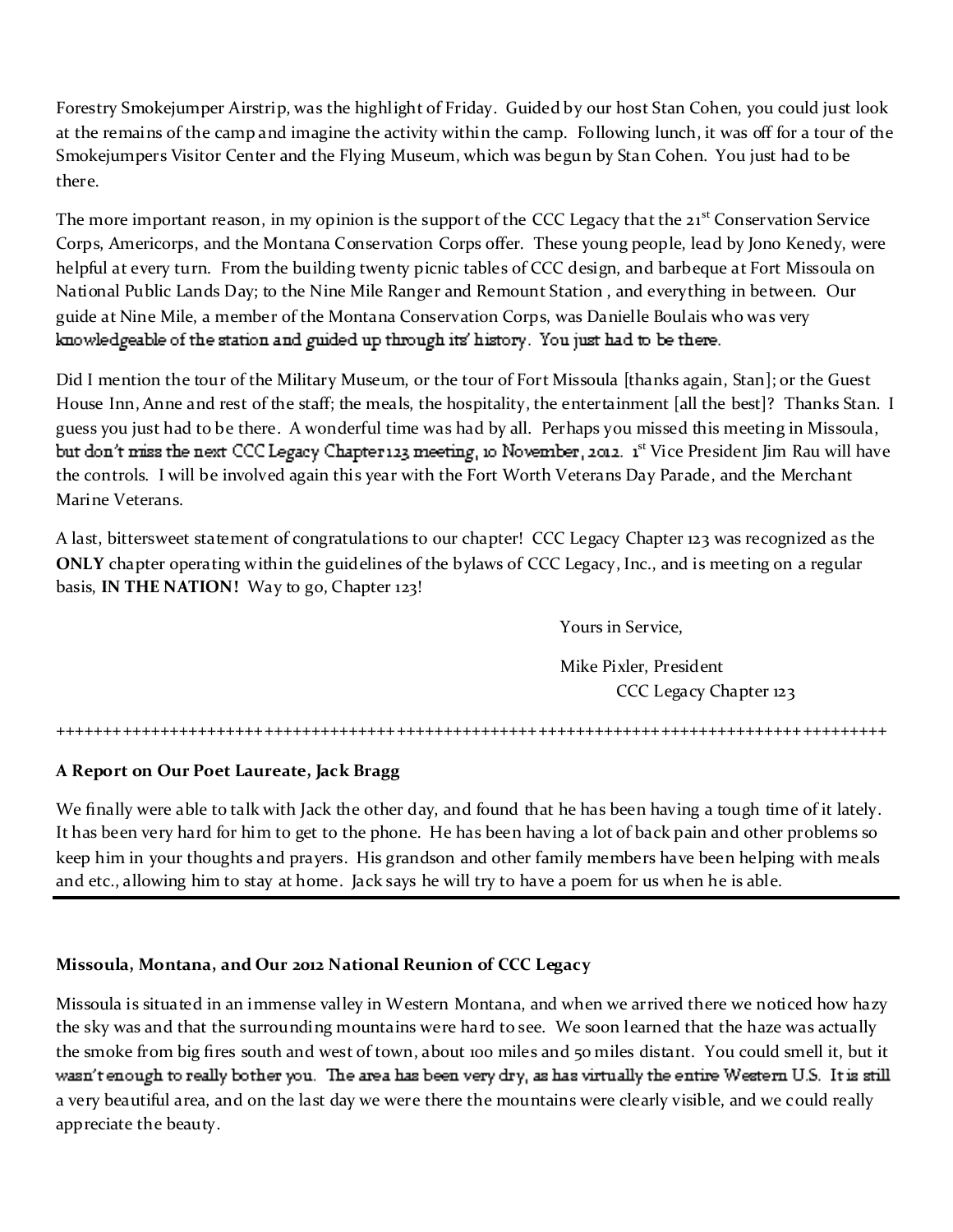After getting checked in Thursday evening, we began meeting our fellow Legacy members and the ten "Boys" in attendance [the next day an 11<sup>th</sup> "Eoy" appeared]. Our motel was well situated with good facilities for us, and they went out of their way in welcoming our group. Our host and Missoula resident was Stan Cohen, a man who wears many hats. He is the author and/or publisher of many thousand books, particularly on the CCC and military history. Many of us have a copy of his "The Tree Army - A Pictorial History of the Civilian Conservation Corps, 1933-1942." He has also established three museums in the city.

Bright and early Friday morning we boarded a school bus and headed out on Tour One, to "The Nine Mile" Camp." This was said to be the largest single camp in the country with 3 companies totaling about 600 men. It was situated in an open glade of a National Forest with beautiful tall trees. Except for a few visible foundations, the only thing left to mark the camp is an immense rock fireplace marking the site of the recreation/chow hall. Here we met our guide and soon good friend, Danielle Boulais, member of the Montana Conservation Corps. This young lady is team leader of a corps group that builds and maintains Forest Service hiking trails, and is the reincarnation of what an original CCC team leader was. She knows how to use a chain saw, grubbing hoe, or an axe, and after a week's work out on trail projects, she relaxes on her days off sometimes by taking a thirty-six mile hike. Danielle grew up in Indianapolis, Indiana, and graduated from the university there. In the summer of her junior year she visited her grandmother [who had worked in a CCC camp] and other relatives in northern Montana, and fell in love with the mountains and trees. She was so taken with the area, that she moved here and made the outdoors her life's work.

After we left here we moved on to "Nine Mile Remount Station" a few miles away. Here a great deal remains of what this CCC camp accomplished while here.

Some Background: The U.S. Forest Service was established in 1905 to preserve and protect the country's forests. Forest fires soon became a major focus, and getting to them a big problem. There were no roads into forest backcountry; only game trails or narrow pathways. So, enter the idea of horse and mule pack trains to move men and equipment into the backcountry to fight the fires. At first the Forest Service had little experience in fighting fires or training its men in the "how" of it. They rented half wild mules and horses, and as a result, it would take half a day for the men just to get the animals harnessed up and move out. Luckily the Forest Service had hired an ex-U.S. Army cavalry officer who pushed the Service to establish a remount station like the Army had done back in the horse cavalry days. As a result, the Nine Mile Remount Station was begun there in Montana in 1930. Its purpose was not just to have a place for horses and mules to be held until needed, but to be a working ranch that actually bred its own stock of animals, trained men to handle and use them in pack trains, and maintain all the needed equipment. The CCC was brought in to build the post into what it is today. They built a massive barn with hand-hewn support beams, many stalls for the stock, and tack rooms. They built dormitories for the men and a number of out buildings to either make or repair equipment. They even built a special smaller breeding barn. We got to see some of the stock; beautiful horses and mules. The Station is in a wide, open area of golden color grass sweeping upslope to high ground, and then higher yet to the mountains in the background. This is the last Forest Service Remount Station left in the country, but it is still an active part of fighting backcountry fires. We enjoyed a sack lunch here, and then it was back to Missoula and its airport to visit a different kind of fire fighting station.

We walked into a building there and were introduced to the world of the Smoke Jumpers – a change of pace indeed. We were met by our guide, an experienced smoke jumper, and were shown the ropes, so to speak. The place is a working fire house – with a few differences. There is a very tall room or parachute loft where chutes are repacked and repaired if need be. Also there are no fire engines, but there are a couple of airplanes parked out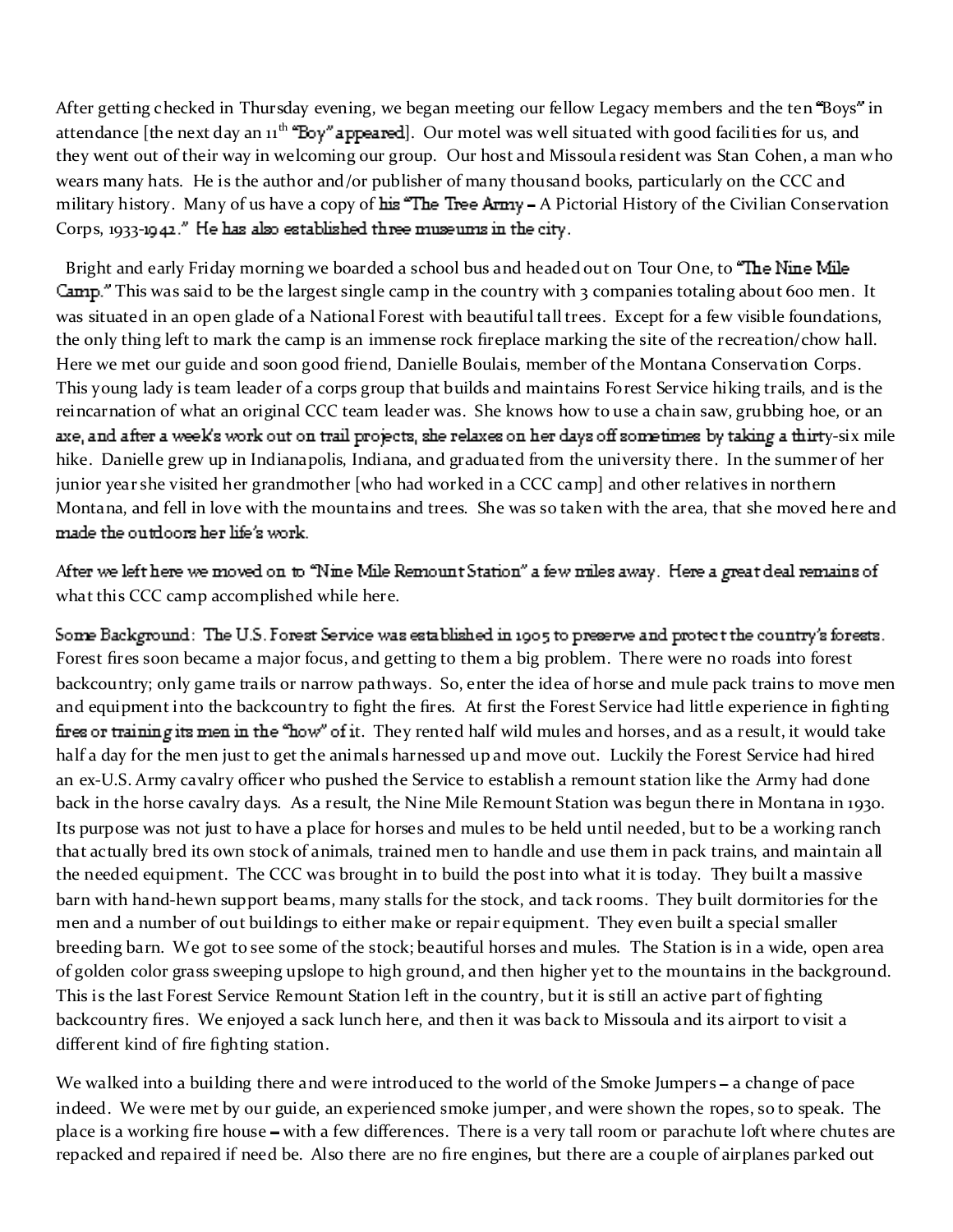back on call at a moment's notice. It is similar to any fire station where the men are on duty so many hours and then off for a few days or so. The smoke jumpers typically work as a two person team whose job is to jump directly onto a small fire just getting started before it can spread. They are dressed in heavy protective gear with pockets for all kinds of stuff in their clothing and pants – even coffee, food, and a camp stove. A separate chute is dropped with their fire fighting gear. In case they land in or caught in a tree, they can disconnect their chute and use a separate rope to rappel down to the ground. The reason for the food is that they often have to walk out a number of miles to the nearest road. There are two basic types of parachutes used; depending on the type of jump or terrain involved, and the chutes are limited to the times they can be used. We got on board one of the aircraft and were shown the technique of jumping. We were told that typically 13 jumpers would go out on a jump, and if need be they could jump more than two or the whole group depending on the size or number of fires. From here we went to the other side of the airport to the Aircraft Museum of Fire Fighting operated by our host, Mr. Stan Cohen. The museum is well laid out and has a unique collection of aircraft and related equipment. Oh well, just another boring day in Montana.

Saturday morning after a quick breakfast, we headed out again; this time to Fort Missoula which was near our motel. The Fort dates to the 1880s and is now a large part of a city park. The buildings of the Fort date from about the teens or twenties, and are in beautiful condition, being used by various non-profit agencies of the city. Our first stop was the CCC and Military Museums, also projects of our host Stan Cohen. This guy gets around! Then around 10:30 AM or so, we adjourned outside where a gang of young men and women had assembled. They were members of the 21<sup>st</sup> Conservation Service Corps, AmeriCorps, and the Montana Conservation Corps, and had brought with them the cut pieces of exact copies of enough parts to build twenty CCC design picnic tables. Interestingly, the wood had been cut from logs that had recently been salvaged from being inundated beneath an old dam lake [note: no "n" in there] that had been demolished. The wood looked new. They had two hours to do this, so naturally we said no way. Sure enough, they proved us wrong. The neatest part of watching this controlled chaos was seeing the original CCC Boys mixed in and talking with these young people, and both groups had big smiles on their faces as they interacted with each other. Definitely worth the price of admission! After this a "Boy" and a new Corps "Girl' helped dedicate a new trail in the park, and then we all enjoyed a barbeque "dinner on the ground." Soon after, we noticed a group of Ford Model 'A's circling through the park. This proved to be a local club, and they were invited to join us, which they gladly did. They fit right in, and gave many of us rides in their beautifully restored vehicles; many of the owners complete in period dress. And so, thus ended another boring day.

We do need to mention the excellent evening meals of both days. That first evening our host, Stan Cohen again, arranged for a local singing group of three girls to sing songs of the era of the Andrews Sisters. They fit the bill perfectly. For Saturday, he booked a trio to play folk, bluegrass and some jazz instrumentals for us; again to great applause. Mike, our President, was recognized as having driven the longest distance to the reunion, but one of the "Boys," Ernest Hubacker, age 97, on his walker, traveled by himself, by bus for eighteen hours from Jamestown, ND, to get to Missoula; his first reunion!

Our group was small this year, but everyone had a great time and said that it was a great success. We have to thank our host Stan Cohen and the many other locals that put so much time and effort into this great 2012 CCC Legacy Reunion. We have not mentioned it before, but none of this would have been possible without the hard work and long, solitary hours of our CCC Legacy President Joan Sharpe. A hearty **WELL DONE, JOAN!**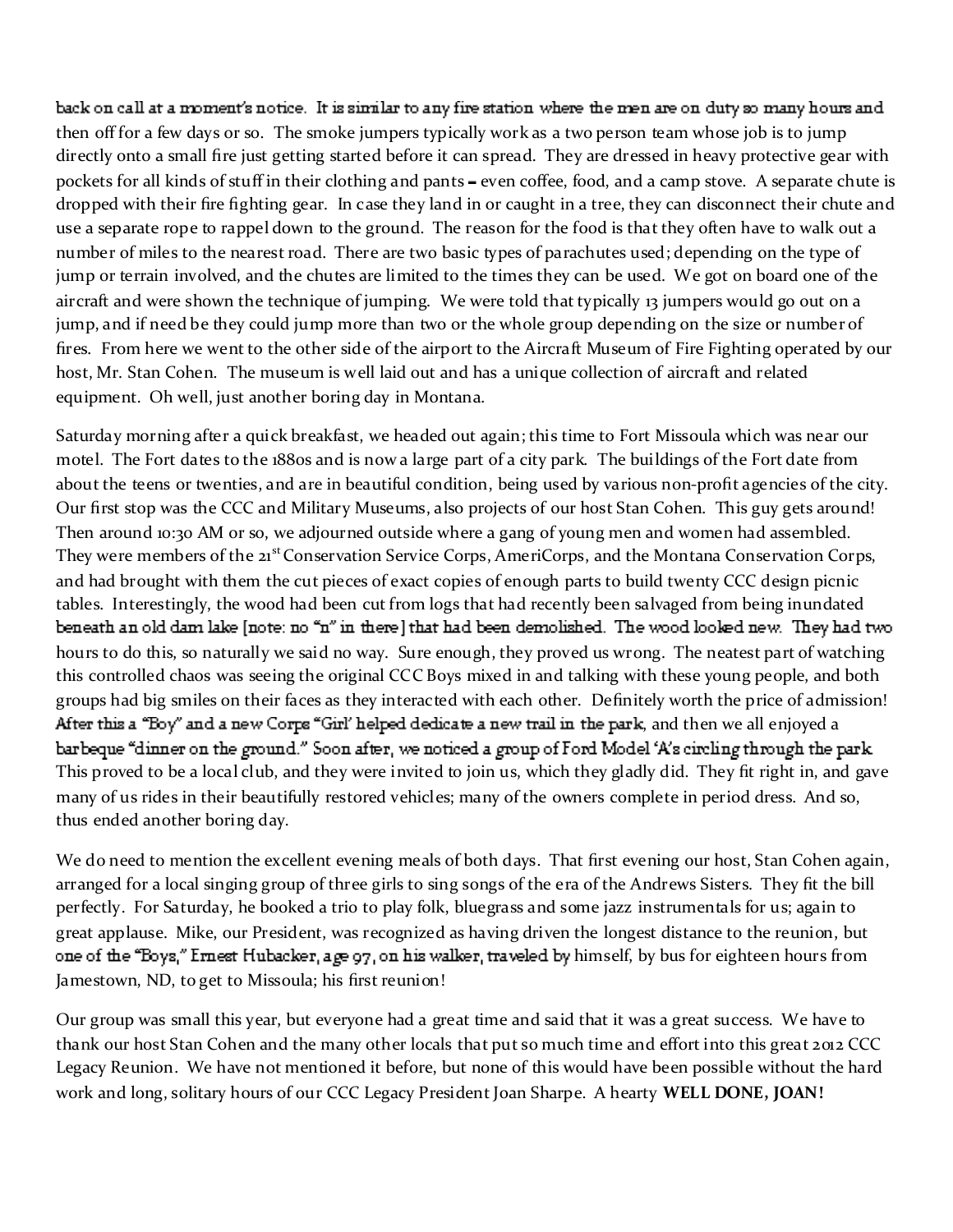### **CHAPTER 123 IS GUEST OF HONOR AT A SPECIAL TEXAS PARKS & WILDLIFE EVENT**

Our Chapter 123 was invited to attend the Re-Dedication of the Rebuilt Camp Creek Bridge at Cleburne State Park which is southwest of Fort Worth near the Brazos River. The park consisting of a substantial rock dam and Cedar Lake, the Camp Creek Bridge below the dam, and other structures was built by CCC Company 3804 in the 1930s. The well built rock piers of the bridge are just as solid now as built, but the wooden road deck was rebuilt in the 1950s with steel bed and railings. It came to be called the "Iron Bridge." Recently a new road and bridge were built next to the old to meet new standards, and the older bridge was made into a walking/biking bridge and returned to the original design of a wood deck and railings. The railings were made with native wood from the park itself. It is a beautiful bridge again. The story goes that when the original cut limestone piers were being built, a wheel barrow was accidentally dropped down the open center of one pier, and since no one wanted to fish it out, it was cemented in place.

The event went off as scheduled on the beautiful morning of Wednesday, October 17, 2012, at 10:00 AM. Our chapter was well represented by Pres. Mike Pixler, who made a very nice presentation to the group, Historian Ruby Pixler, Larkin Dilbeck & Larka Tetens, Ernest & Helene Hubbard, Merle Timblin & friend Paul Sinnon ... [no, not THAT Paul Simon], and Bill Stallings. Member and "Boy," Joe Minshew actually worked at Cleburne State Park, but was unable to attend. We were made welcome by Park Superintendent Collis Park and his able staff, along with many representatives from Texas Parks & Wildlife home office in Austin, including Brent Leisure, Director of State Parks. They had even brought a CCC hand made park bench that had been built in the '308 at the shop at Bastrop State Park. We missed seeing our good friend, Janelle Taylor, CCC Coordinator for TP&W who wanted to be there, but could not. The Ribbon Cutting to officially re-open the bridge was ably done by our three "Boys": Ernest, Larkin, and Merle with typical CCC "Can Do" attitude. The event was covered by Matt Smith, Reporter for the "Cleburne Times-Review." We then had refreshments and a "meet & greet" at a shady rest area next to the bridge. Several of us were treated to an escorted tour of the park afterwards by Bryan Frazier of TP&W. All in all a great occasion!

## **We Now Continue our Series of Curtis Greer s Story in WW II**

We pick up his narrative as his unit enters Germany in late 1944: "I ve forgotten the exact date of our baptism of fire, but we relieved the veteran 29<sup>th</sup> [or 30<sup>th</sup>] Infantry Division in the Siegfried Line at Aachen, Germany, and boy were we proud. We were 10 miles inside Hitler's Germany and just a rookie division. We soon became veterans and were engaged in some heavy fighting in November and December in the Linnich, Roer River area. The British were on our left and the  $84<sup>th</sup>$  American Division [Rail Splitters] on our right. We were part of the newly formed  $9<sup>th</sup>$  Army commanded by Gen. William A. Simpson which was known as the Ghost Army [that seemed to appear out of nowhere]. I got to meet him several years later at the VA office at Brooke General Hospital, Ft. Sam Houston, Texas. He came in to place a claim and I stood up at my desk and asked for his autograph. He put me at ease and sat down at my desk and visited with me for about 10 minutes. Over the years I lost that autograph. He was a nice man and physically very large and his hometown was Weatherford, TX.